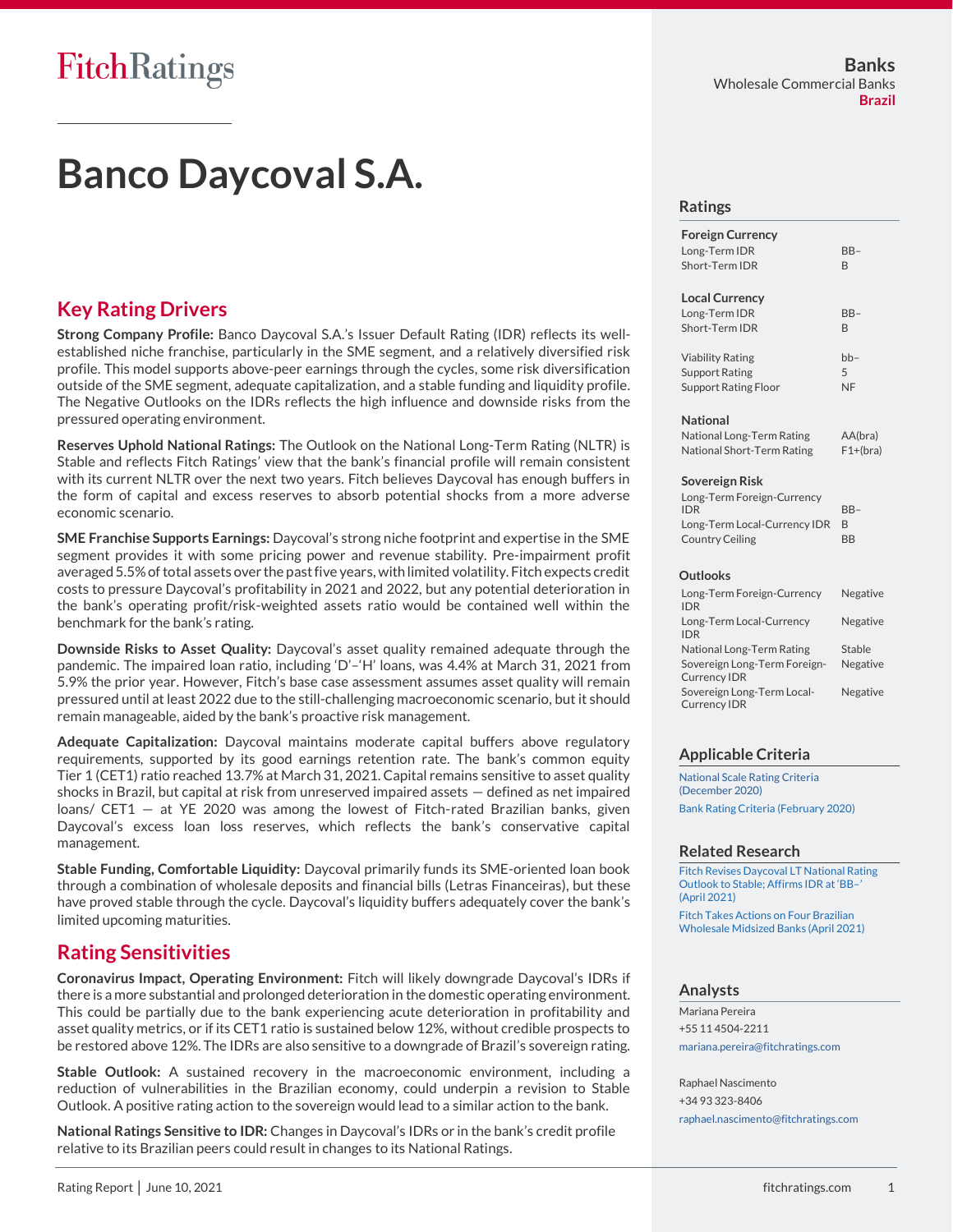Source: Fitch Ratings.

#### **Issuer Ratings (Including Main Issuing Entities)**

| <b>Rating Level</b>                                    | Rating     |  |
|--------------------------------------------------------|------------|--|
| Long-Term Foreign-Currency IDR                         | $BB-$      |  |
| Short-Term Foreign-Currency IDR                        | B          |  |
| Long-Term Local-Currency IDR                           | $BB-$      |  |
| Short-Term Local-Currency IDR                          | B          |  |
| <b>Viability Rating</b>                                | $bb-$      |  |
| <b>Support Rating</b>                                  | 5          |  |
| <b>Support Rating Floor</b>                            | <b>NF</b>  |  |
| National Long-Term Rating                              | AA(bra)    |  |
| National Short-Term Rating                             | $F1+(bra)$ |  |
| Outlook/Watch                                          | Negative   |  |
| IDR - Issuer Default Rating.<br>Source: Fitch Ratings. |            |  |
| <b>Debt Rating Classes</b>                             |            |  |
| <b>Rating Level</b>                                    | Rating     |  |
| Senior Unsecured                                       | $BB-$      |  |

**Senior Unsecured Notes:** The notes are rated at the same level as Daycoval's Long-Term IDR, as they rank equal to other senior unsecured debts. Daycoval's ratings reflect its solid company profile, underpinned by a stable franchise and business diversification that is more significant than other midsized Brazilian banks. The ratings also reflect Daycoval's consistent and strong

performance track record maintained through the cycle and comfortable capitalization.

Banco Daycoval S.A. Rating Report │ June 10, 2021 fitchratings.com 2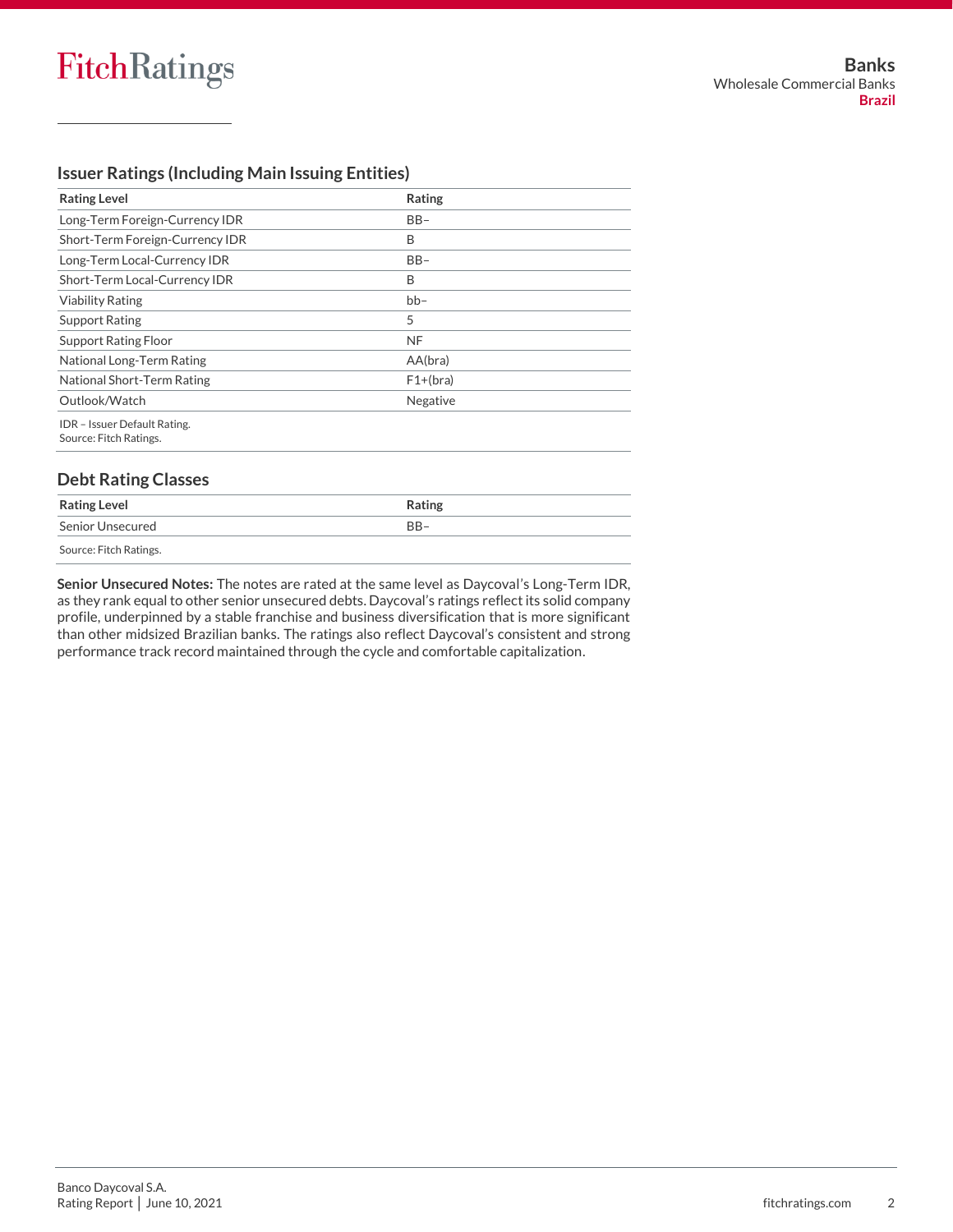## **Ratings Navigator**

|              | <b>Banco Daycoval S.A.</b> |                          |                        |                          |                      |                      |                                                         | <b>ESG Relevance:</b>        |                        |                         |                                                      | <b>Banks</b><br><b>Ratings Navigator</b> |
|--------------|----------------------------|--------------------------|------------------------|--------------------------|----------------------|----------------------|---------------------------------------------------------|------------------------------|------------------------|-------------------------|------------------------------------------------------|------------------------------------------|
|              | Peer Ratings               | Operating<br>Environment | <b>Company Profile</b> | Management &<br>Strategy | <b>Risk Appetite</b> | <b>Asset Quality</b> | <b>Financial Profile</b><br>Earnings &<br>Profitability | Capitalisation &<br>Leverage | Funding &<br>Liquidity | <b>Viability Rating</b> | <b>Support Rating Issuer Default</b><br><b>Floor</b> | Rating                                   |
| aaa          |                            |                          |                        |                          |                      |                      |                                                         |                              |                        | aaa                     | AAA                                                  | AAA                                      |
| $aa+$        |                            |                          |                        |                          |                      |                      |                                                         |                              |                        | $aa+$                   | $AA+$                                                | AA+                                      |
| aa           |                            |                          |                        |                          |                      |                      |                                                         |                              |                        | aa                      | AA                                                   | AA                                       |
| aa-          |                            |                          |                        |                          |                      |                      |                                                         |                              |                        | aa-                     | AA-                                                  | AA-                                      |
| $a+$         |                            |                          |                        |                          |                      |                      |                                                         |                              |                        | $a+$                    | $A+$                                                 | $A+$                                     |
| $\mathbf{a}$ |                            |                          |                        |                          |                      |                      |                                                         |                              |                        | a                       | А                                                    | А                                        |
| $a-$         |                            |                          |                        |                          |                      |                      |                                                         |                              |                        | $a-$                    | A-                                                   | А-                                       |
| bbb+         |                            |                          |                        |                          |                      |                      |                                                         |                              |                        | $bbb +$                 | BBB+                                                 | BBB+                                     |
| bbb          |                            |                          |                        |                          |                      |                      |                                                         |                              |                        | bbb                     | <b>BBB</b>                                           | <b>BBB</b>                               |
| bbb-         |                            |                          |                        |                          |                      |                      |                                                         |                              |                        | bbb-                    | BBB-                                                 | BBB-                                     |
| $+dd$        |                            |                          |                        |                          |                      |                      |                                                         |                              |                        | $bb+$                   | BB+                                                  | BB+                                      |
| bb           |                            |                          |                        |                          |                      |                      |                                                         |                              |                        | bb                      | <b>BB</b>                                            | <b>BB</b>                                |
| bb-          |                            |                          |                        |                          |                      |                      |                                                         |                              |                        | bb-                     | BB-                                                  | BB-<br>Negative                          |
| $b+$         |                            |                          |                        |                          |                      |                      |                                                         |                              |                        | $b+$                    | $B+$                                                 | $B+$                                     |
| $\mathbf b$  |                            |                          |                        |                          |                      |                      |                                                         |                              |                        | $\mathbf b$             | B                                                    | B                                        |
| b-           |                            |                          |                        |                          |                      |                      |                                                         |                              |                        | $b -$                   | B-                                                   | B-                                       |
| $CCC +$      |                            |                          |                        |                          |                      |                      |                                                         |                              |                        | $CCC +$                 | CCC+                                                 | CCC+                                     |
| ccc          |                            |                          |                        |                          |                      |                      |                                                         |                              |                        | ccc                     | CCC                                                  | CCC                                      |
| CCC-         |                            |                          |                        |                          |                      |                      |                                                         |                              |                        | CCC-                    | CCC-                                                 | CCC-                                     |
| cc           |                            |                          |                        |                          |                      |                      |                                                         |                              |                        | cc                      | CC                                                   | cc                                       |
| c            |                            |                          |                        |                          |                      |                      |                                                         |                              |                        |                         | C.                                                   | $\mathsf{C}$                             |
|              |                            |                          |                        |                          |                      |                      |                                                         |                              |                        |                         | NF                                                   | D or RD                                  |

## **Sovereign Support**

| <b>Support Rating Floor</b>                                               |           |                | Value     |
|---------------------------------------------------------------------------|-----------|----------------|-----------|
| Typical D-SIB SRF for sovereign's rating level (assuming high propensity) | BB- or B+ |                |           |
| Actual country D-SIB SRF                                                  | $B+$      |                |           |
| <b>Support Rating Floor:</b>                                              |           |                | <b>NF</b> |
| <b>Support Factors</b>                                                    | Positive  | <b>Neutral</b> | Negative  |
| Sovereign ability to support system                                       |           |                |           |
| Size of banking system relative to economy                                |           |                |           |
| Size of potential problem                                                 |           |                |           |
| Structure of banking system                                               |           |                |           |
| Liability structure of banking system                                     |           |                |           |
| Sovereign financial flexibility (for rating level)                        |           |                |           |
| Sovereign propensity to support system                                    |           |                |           |
| Resolution legislation with senior debt bail-in                           |           |                |           |
| Track record of banking sector support                                    |           |                |           |
| Government statements of support                                          |           |                |           |
| Sovereign propensity to support bank                                      |           |                |           |
| Systemic importance                                                       |           |                |           |
| Liability structure of bank                                               |           |                |           |
| Ownership                                                                 |           |                |           |
| Specifics of bank failure                                                 |           |                |           |
| Policy banks                                                              |           |                |           |
| Policy role                                                               |           |                |           |
| Funding guarantees and legal status                                       |           |                |           |
| Government ownership                                                      |           |                |           |
|                                                                           |           |                |           |

| <b>Bar Chart Legend</b>            |          |   |                                           |  |  |
|------------------------------------|----------|---|-------------------------------------------|--|--|
|                                    |          |   | Vertical bars - VR range of Rating Factor |  |  |
| Bar Colors - Influence on final VR |          |   |                                           |  |  |
| Higher influence                   |          |   |                                           |  |  |
| Moderate influence                 |          |   |                                           |  |  |
| Lower influence                    |          |   |                                           |  |  |
| Bar Arrows - Rating Factor Outlook |          |   |                                           |  |  |
| ⇑                                  | Positive |   | Negative                                  |  |  |
| ⇧                                  | Evolving | ▭ | Stable                                    |  |  |
|                                    |          |   |                                           |  |  |

#### **Support Not Reliable**

Daycoval's Support Rating of '5' and Support Rating Floor of 'No floor' reflect Fitch's belief that senior creditors cannot rely on receiving full extraordinary support from the sovereign in the event that Daycoval becomes nonviable.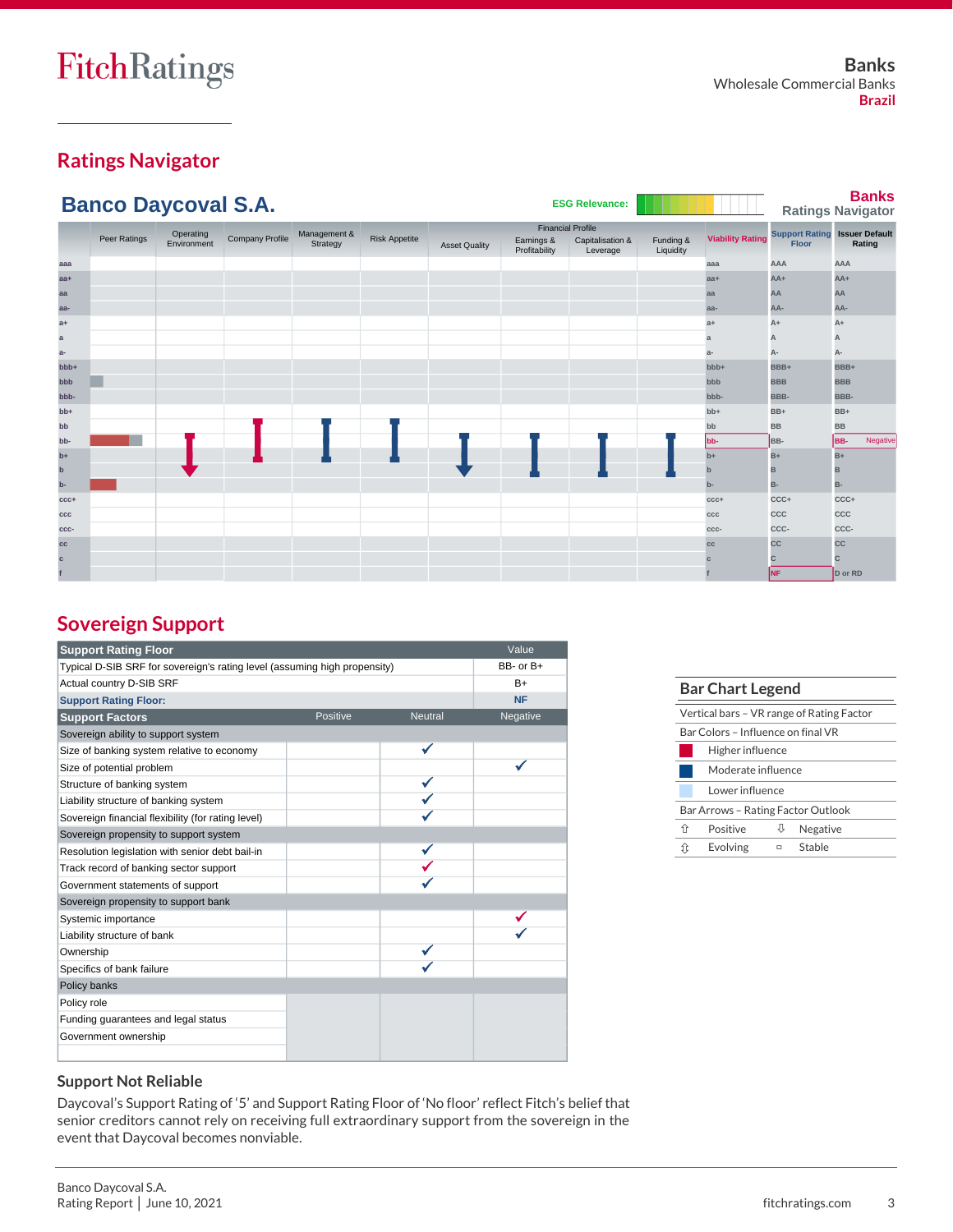## **Company Summary**

#### **Strong Niche Franchise**

Daycoval has a small market share in Brazil, accounting for less than 1% of the National Financial System's total assets. Daycoval has an established and well-known niche franchise despite its relatively small size, and is a strong player in the SME lending market  $-77%$  of total loans were to SMEs as of March 31, 2021. Daycoval's niche franchise confers some pricing power in the SME segment, which has resulted in business stability and above-peer earnings generation in recent years, when combined with business volume growth.

The bank complements its operation with auto loans, accounting for 3% of the credit portfolio at March 31, 2021, and lower-risk payroll deductible loans, which account for 20% of the portfolio. The latter contributes positively to Daycoval's credit risk profile and provides revenue stability, especially during periods of stress. The bank also owns a relatively small asset manager, whose assets under management totaled BRL6.1 billion as of March 31, 2021.

## **Management and Strategy**

#### **Good Execution of Strategic Objectives**

Daycoval's management team, which is made up of the family members of the controlling shareholders and executives from the market, has a good degree of experience and stability. Executive turnover is low and management has a good level of credibility among employees, clients and competitors.

The execution of the bank's strategic plan was better than expected regarding revenue resilience and asset quality through the pandemic-induced downturn, with government relief measures supporting asset quality. The bank also managed to grow new SME lending under the government's Emergency Access to Credit Program. This helped the bank maintain resilient pre-impairment profit within the strategic target.

Daycoval plans to continue focusing on cost control while proactively managing credit exposures that benefit from support measures in 2021. The bank has also been proactive in diversifying funding sources and optimizing its liquidity management, which can be beneficial to margins. Daycoval considered a re-IPO in 2020 to boost capital, but this was called off following the onset of the pandemic. However, Fitch believes the bank's strategic objectives reflect its commitment to maintain conservative capital management, with a target to maintain the regulatory ratio close to 14%.

## **Risk Appetite**

#### **Adequate Underwriting Standards**

Credit is Daycoval's main risk, largely stemming from its lending book, which accounts for approximately 61.1% of total assets at March 31, 2021, and securities portfolio, which is approximately 11.7% of the total. Underwriting standards are in line with similarly rated peers, but Daycoval's strong presence in the SME segment results in a slightly larger risk appetite. This has been historically accompanied by wider margins domestically and well-developed risk management tools. The bank's lower risk payroll lending supports its risk appetite assessment and provides a certain degree of protection against the pandemic-induced economic downturn.

New lending increased by 42.3% yoy at March 31, 2021, driven by a significant increase in loans guaranteed by the Investment Guarantee Fund (Fundo Garantidor para Investimentos [FGI]), which represented about 24.3% of the bank's loans to businesses at March 31, 2021. The loan book is short-term in nature and highly granular, which facilitates timely adjustments to underwriting standards and policies, particularly during operating environment volatility.

Daycoval's risk and reporting tools are robust, and risk limits are sound and monitored, although they may fluctuate based on market opportunities. Daycoval's exposure to market risk is very low, as its treasury is mainly responsible for funding, hedging and investment of liquid assets, and does not engage in proprietary trading activities.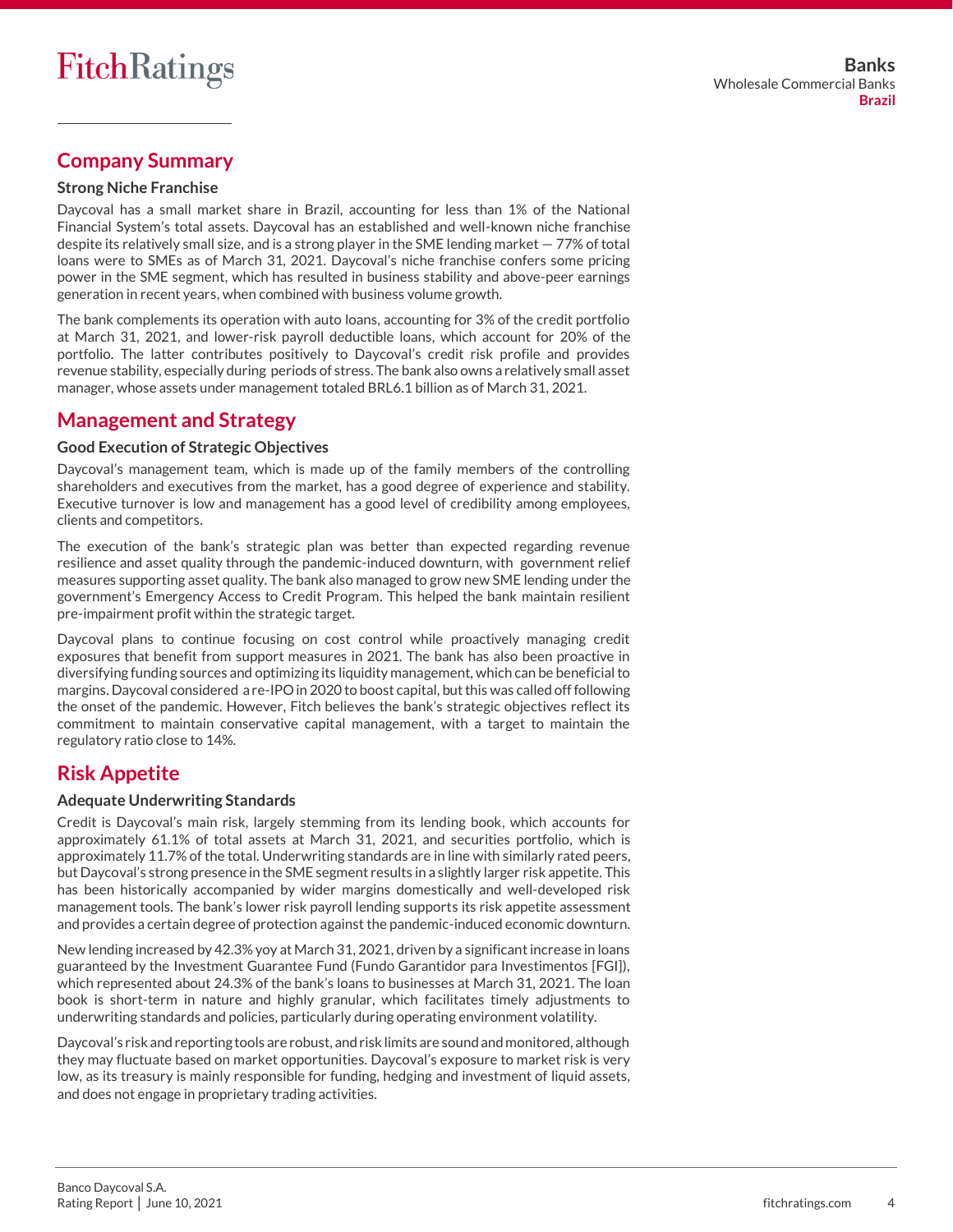### **Summary Financials and Key Ratios**

|                                            |                                        | March 31, 2021                         | Dec. 31, 2020            | Dec. 31, 2019           | Dec. 31, 2018                  | Dec. 31, 2017              |
|--------------------------------------------|----------------------------------------|----------------------------------------|--------------------------|-------------------------|--------------------------------|----------------------------|
|                                            | Three Months -<br><b>First Quarter</b> | Three Months -<br><b>First Quarter</b> | <b>YE</b>                | YE                      | YE                             | YE                         |
|                                            | (USD Mil).                             | (BRL Mil.)                             | (BRL Mil.)               | (BRL Mil.)              | (BRL Mil.)                     | (BRL Mil.)                 |
|                                            | Reviewed-<br>Unqualified               | Reviewed -<br>Unqualified              | Audited -<br>Unqualified | Audited-<br>Unqualified | Audited-<br><b>Unqualified</b> | Audited $-$<br>Unqualified |
| <b>Summary Income Statement</b>            |                                        |                                        |                          |                         |                                |                            |
| Net Interest and Dividend Income           | 200                                    | 1,139.0                                | 3,580.6                  | 2,506.5                 | 2,248.5                        | 1,882.9                    |
| Net Fees and Commissions                   | 11                                     | 60.8                                   | 240.7                    | 216.9                   | 160.3                          | 134.3                      |
| Other Operating Income                     | 3                                      | 16.7                                   | (2.2)                    | 218.2                   | 166.7                          | 119.7                      |
| <b>Total Operating Income</b>              | 214                                    | 1,216.5                                | 3,819.2                  | 2,941.6                 | 2,575.5                        | 2,136.9                    |
| <b>Operating Costs</b>                     | 66                                     | 376.8                                  | 1,408.7                  | 1,266.3                 | 1,063.4                        | 944.7                      |
| Pre-Impairment Operating Profit            | 147                                    | 839.7                                  | 2,410.4                  | 1,675.3                 | 1,512.1                        | 1,192.2                    |
| Loan and Other Impairment Charges          | 12                                     | 67.0                                   | 528.2                    | 330.4                   | 469.4                          | 407.5                      |
| <b>Operating Profit</b>                    | 136                                    | 772.7                                  | 1,882.2                  | 1,344.9                 | 1,042.6                        | 784.7                      |
| Other Non-Operating Items (Net)            | $\mathbf 0$                            | 1.7                                    | 11.6                     | 0.1                     | 5.2                            | 16.0                       |
| Tax                                        | 59                                     | 337.7                                  | 711.2                    | 324.7                   | 402.0                          | 279.3                      |
| Net Income                                 | 77                                     | 436.7                                  | 1,182.6                  | 1,020.3                 | 645.9                          | 521.5                      |
| Other Comprehensive Income                 | (1)                                    | (7.8)                                  | (20.0)                   | 0.0                     | 0.0                            | 0.0                        |
| Fitch Comprehensive Income                 | 75                                     | 428.9                                  | 1.162.6                  | 1,020.3                 | 645.9                          | 521.5                      |
| <b>Summary Balance Sheet</b>               |                                        |                                        |                          |                         |                                |                            |
| Assets                                     |                                        |                                        |                          |                         |                                |                            |
| Gross Loans                                | 5,856                                  | 33,361.7                               | 33,232.1                 | 24,655.9                | 18.326.9                       | 15,162.0                   |
| - of which Impaired                        | 259                                    | 1,472.7                                | 1,468.7                  | 1,441.2                 | 1,269.3                        | 1,069.7                    |
| Loan Loss Allowances                       | 272                                    | 1,547.0                                | 1,534.7                  | 1,266.1                 | 1,099.9                        | 931.0                      |
| Net Loan                                   | 5,585                                  | 31,814.7                               | 31,697.4                 | 23,389.7                | 17,227.0                       | 14,231.0                   |
| Interbank                                  | 122                                    | 697.1                                  | 625.4                    | 724.5                   | 537.9                          | 652.6                      |
| Derivatives                                | 267                                    | 1,519.3                                | 1,188.7                  | 141.1                   | 400.6                          | 93.8                       |
| Other Securities and Earning Assets        | 2,084                                  | 11,872.4                               | 10,020.5                 | 6,264.9                 | 7,007.4                        | 5,539.6                    |
| <b>Total Earning Assets</b>                | 8,058                                  | 45,903.4                               | 43,532.0                 | 30,520.2                | 25,172.8                       | 20,517.0                   |
| Cash and Due from Banks                    | 44                                     | 249.7                                  | 343.0                    | 363.8                   | 153.2                          | 117.1                      |
| <b>Other Assets</b>                        | 1,026                                  | 5,842.5                                | 5,284.7                  | 4,008.1                 | 3,653.7                        | 3,152.2                    |
| <b>Total Assets</b>                        | 9,127                                  | 51,995.6                               | 49,159.8                 | 34,892.1                | 28,979.7                       | 23,786.3                   |
| Liabilities                                |                                        |                                        |                          |                         |                                |                            |
| <b>Customer Deposits</b>                   | 2,419                                  | 13,778.3                               | 13,502.7                 | 8,071.6                 | 5,000.2                        | 4,725.3                    |
| Interbank and Other Short-Term Funding     | 515                                    | 2,936.1                                | 2,476.6                  | 8,985.9                 | 11,090.7                       | 6,768.6                    |
| Other Long-Term Funding                    | 4,306                                  | 24,529.4                               | 23,053.2                 | 9,729.1                 | 5,634.1                        | 6,086.2                    |
| <b>Trading Liabilities and Derivatives</b> | 20                                     | 116.7                                  | 58.1                     | 101.0                   | 29.7                           | 9.4                        |
| <b>Total Funding</b>                       | 7,260                                  | 41,360.4                               | 39,090.5                 | 26,887.5                | 21,754.8                       | 17,589.5                   |
| <b>Other Liabilities</b>                   | 1,014                                  | 5,778.6                                | 5,642.3                  | 4,308.4                 | 3,987.0                        | 3,186.9                    |
| Preference Shares and Hybrid Capital       | N.A.                                   | N.A.                                   | N.A.                     | N.A.                    | N.A.                           | N.A.                       |
| <b>Total Equity</b>                        | 853                                    | 4,856.7                                | 4,426.9                  | 3,696.2                 | 3,238.0                        | 3,010.0                    |
| <b>Total Liabilities and Equity</b>        | 9,127                                  | 51,995.6                               | 49,159.8                 | 34,892.1                | 28,979.7                       | 23,786.3                   |
| Exchange Rate                              |                                        | $USD1 =$<br>BRL5.6967                  | $USD1 =$<br>BRL5.1734    | $USD1 =$<br>BRL4.0301   | $USD1 =$<br>BRL3.8742          | $USD1 =$<br>BRL3.3074      |
|                                            |                                        |                                        |                          |                         |                                |                            |

N.A. – Not available.

Source: Fitch Ratings, Fitch Solutions, Banco Daycoval S.A.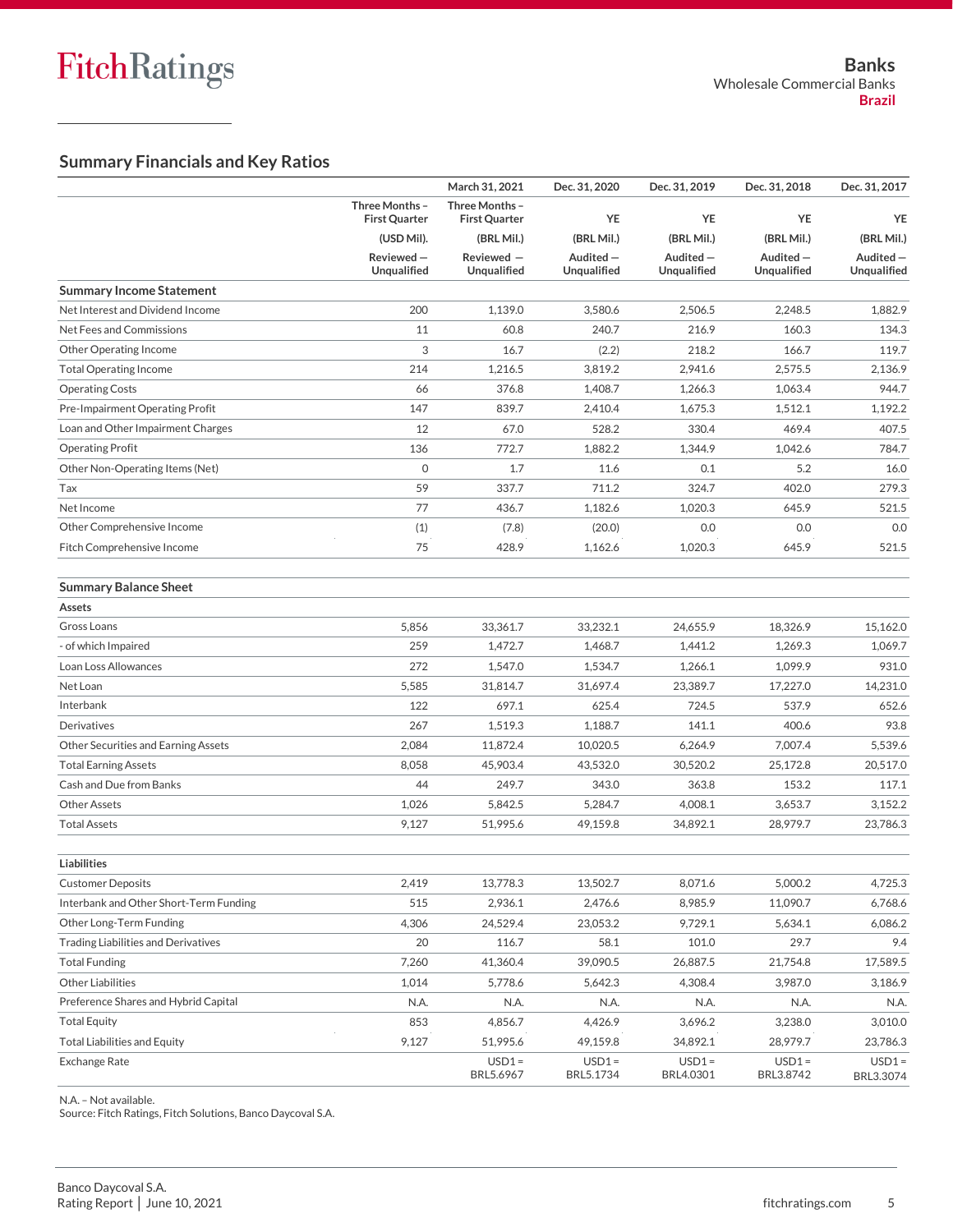#### **Summary Financials and Key Ratios**

| (% )                                                        | March 31, 2021 | Dec. 31, 2020 | Dec. 31, 2019 | Dec. 31, 2018 | Dec. 31, 2017 |
|-------------------------------------------------------------|----------------|---------------|---------------|---------------|---------------|
| Ratios (Annualized as Appropriate)                          |                |               |               |               |               |
| Profitability                                               |                |               |               |               |               |
| Operating Profit/Risk-Weighted Assets                       | 8.9            | 5.6           | 5.0           | 4.5           | 3.9           |
| Net Interest Income/Average Earning Assets                  | 10.3           | 9.9           | 9.4           | 10.1          | 9.6           |
| Non-Interest Expense/Gross Revenue                          | 31.0           | 36.9          | 43.0          | 41.3          | 44.2          |
| Net Income/Average Equity                                   | 38.2           | 28.8          | 29.0          | 20.3          | 18.4          |
| <b>Asset Quality</b>                                        |                |               |               |               |               |
| Impaired Loans Ratio                                        | 4.4            | 4.4           | 5.8           | 6.9           | 7.1           |
| Growth in Gross Loans                                       | 0.4            | 34.8          | 34.5          | 20.9          | 9.6           |
| Loan Loss Allowances/Impaired Loans                         | 105.0          | 104.5         | 87.9          | 86.7          | 87.0          |
| Loan Impairment Charges/Average Gross Loans                 | 0.8            | 2.0           | 1.6           | 2.9           | 3.0           |
| Capitalization                                              |                |               |               |               |               |
| Common Equity Tier 1 Ratio                                  | 13.7           | 13.1          | 13.7          | 14.1          | 14.9          |
| Tangible Common Equity/Tangible Assets                      | 7.4            | 7.0           | 10.6          | 11.2          | 12.7          |
| Net Impaired Loans/Common Equity Tier 1                     | (1.5)          | (1.5)         | 4.7           | 5.2           | 4.6           |
| <b>Funding and Liquidity</b>                                |                |               |               |               |               |
| Loans/Customer Deposits                                     | 242.1          | 246.1         | 305.5         | 366.5         | 320.9         |
| <b>Customer Deposits/Funding</b>                            | 33.4           | 34.6          | 30.1          | 23.0          | 26.9          |
| Source: Fitch Ratings, Fitch Solutions, Banco Daycoval S.A. |                |               |               |               |               |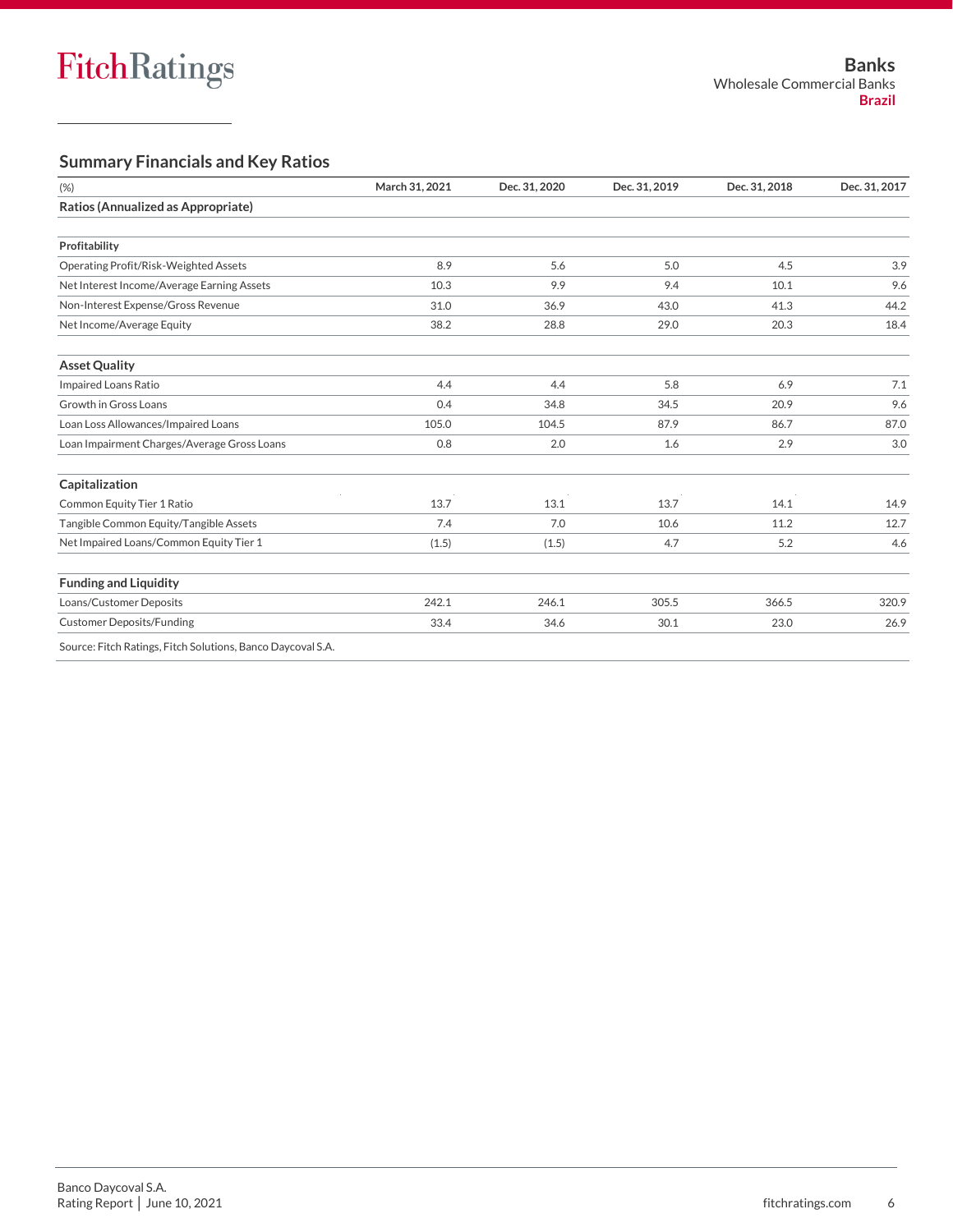## **Key Financial Metrics — Latest Developments**

#### **Downside Risks to Asset Quality**

Daycoval's asset quality ratios have remained largely stable through the cycles, despite the slight increase in nonperforming loans (NPLs) during 2020, due the challenging macroeconomic environment. NPLs above 90 days remained low at 1.6% at March 31, 2021, which is virtually in line with YE 2020, despite increased NPLs in auto and payroll portfolios. Unlike other banks, Daycoval renegotiated only 8% (BRL 2.9 billion) of its credit portfolio, signing that borrower's repayment capacity remains broad. The bank significantly increased its additional provisions, which are currently 48.5% above the minimum required.

Fitch expects the economic downturn to result in an uptick of the bank's impaired loan ratio as many borrowers exit the crisis period in weakened financial positions. Government support measures should mitigate short-term pressures, but the ultimate effects remain unclear. The bank's strong reserve coverage of impaired loans — 105% at March 31, 2021 — and the relatively high share of FGI-guaranteed loans  $-24\%$  of total loans at March 31, 2021  $$ provides a cushion against asset-quality pressures.

#### **Good Profitability**

Daycoval has healthy operating profitability metrics compared with similarly rated peers, underpinned by resilient revenue generation through the cycle, adequate risk pricing and bestin-class cost efficiency, which was below 45% cost/income at March 31, 2021. Daycoval continued to post solid profitability in 2020, even with the increase of provisioning expenses related to the pandemic.

Daycoval's net interest income generation benefited from strong growth in operations due to FGI guarantees in 2020, supporting pre-impairment operating profit growth of 12% yoy. These factors provided some headroom to book additional loan impairment charges (LICs), which . The annualised LICs/gross loans ratio was 2% during 2020 compared with 1.6% in 2019. Fitch expects Daycoval's profitability to remain in line with historical figures, although downside risks remain should the economic recovery be delayed or weaker than expected.

#### **Conservative Capital Management**

Daycoval's capital position benefited from strong capital generation and adequate earnings retention in recent years. This mitigates the risks of operating in a challenging economic environment and provides buffers against unexpected losses. The CET1 ratio of 13.7% at March 31, 2021 was adequately above the minimum requirement of 10.5%, and was virtually stable compared with the prior-year period, despite strong loan growth, partially benefiting from lower risk weighting from FGI loans.

The total capital ratio improved to 15% at March 31, 2021, benefiting from the issuance of BRL297 million of Tier II eligible instruments in the first half of 2020. Capital encumbrance from unreserved impaired loans is not relevant given the bank's excess reserves, which were negative1.5% at March 31, 2021, which is stronger than peers. However, Daycoval's capitalization may be vulnerable to severe shocks to asset quality, although less than for most domestic peers.

#### **Funding and Liquidity**

Daycoval primarily funds its loan book with deposits and retail-distributed financial bills — LCIs and LCAs, which was approximately 44% of total funding at March 31, 2021. This affects its funding base by making use of wholesale funds, which was 56% of total funding at March 31, 2021, but these have been generally stable and relatively well-diversified due to Daycoval's good reputation in domestic debt markets. Customer deposits grew by 65.5% yoy at March 31, 2021, reducing its commercial gap, despite strong loan growth. The bank's adjusted gross loans/deposits ratio slightly increased to 127% at March 31, 2021, from 124% the prior year.

Daycoval's liquidity has historically been very comfortable despite upcoming maturities, and liquid assets totaled BRL9.4 billion at March 31, 2021 (18.1%of total assets). The relative shortterm nature of loan assets favors Fitch's asset and liability management assessment — the average maturity of the loan portfolio was 395 days, compared with 510 days for the funding base.

**Daycoval's peers include:** Parana Banco S.A. (NLTR: AA–[bra]), Banco ABC Brasil S.A. (IDR: BB; NLTR: AAA[bra]), Banco Sofisa S.A. (NLTR: A+[bra]), Banco Alfa de Investimento S.A. ( NLTR: AA[bra]),

#### **Loan Book**



Source: Fitch Ratings, Fitch Solutions, Banco Daycoval S.A.

#### **Impaired Loan Ratio**



YE 2017 YE 2018 YE 2019 YE 2020

Source: Fitch Ratings, Fitch Solutions, Daycoval, Parana Banco, ABC Brasil, Sofisa, Alfa.

#### **Operating Profit/ Risk Weighted Assets**



Source: Fitch Ratings, Fitch Solutions, Daycoval, Parana Banco, ABC Brasil, Sofisa, Alfa.

#### **Common Equity Tier 1**



Source: Fitch Ratings, Fitch Solutions, Daycoval, Parana Banco, ABC Brasil, Sofisa, Alfa.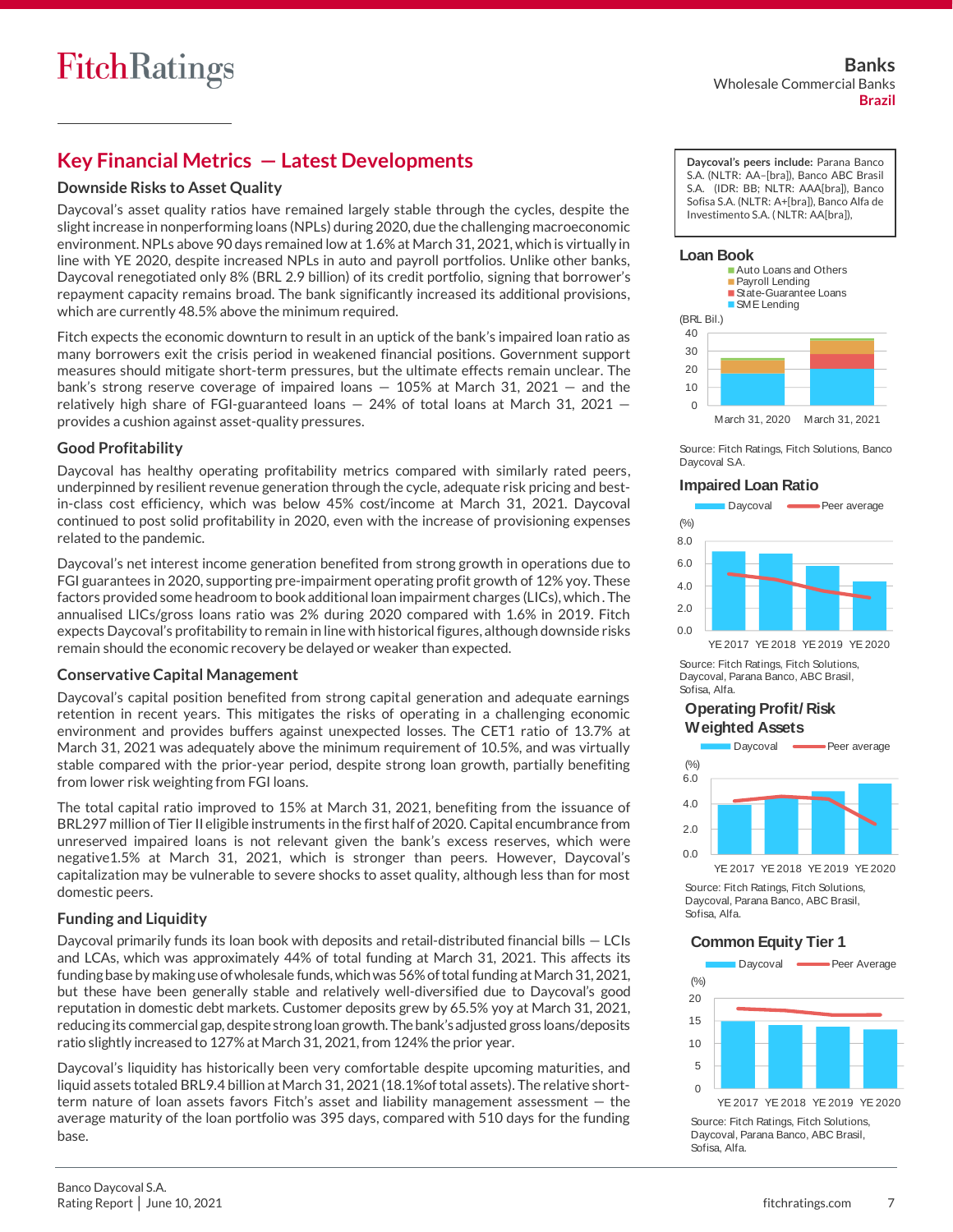**FitchRatings** 

**Banks Ratings Navigator**

## **Environmental, Social and Governance Considerations**

**Banco Daycoval S.A.**

#### **Credit-Relevant ESG Derivation Environmental (E) Social (S) Governance (G) Sector-Specific Issues** n.a. 1 n.a. 1 n.a. 1 n.a. 1 Impact of extreme weather events on assets and/or operations and corresponding risk appetite & management; catastrophe risk; credit concentrations **General Issues** GHG Emissions & Air Quality Energy Management Water & Wastewater Management Waste & Hazardous Materials Management; Ecological Impacts Exposure to Environmental Impacts 2 Management Strategy Governance Structure Group Structure **General Issues** Operational implementation of strategy Board independence and effectiveness; ownership concentration; protection of creditor/stakeholder rights; legal /compliance risks; business continuity; key person risk; related party transactions Organizational structure; appropriateness relative to business model; opacity; intra-group dynamics; ownership **Sector-Specific Issues** 3 **How to Read This Page**<br>ESG scores range from 1 to 5 based on a 15-level color gradation. Red (5) is<br>most relevant and green (1) is least relevant. The Environmental (E), Social (S) and Governance (G) tables break out the<br>findividual components of the scale. The right-hand box shows the aggregate E,<br>S, or G score. General Issues are relevant across all markets with Se captured in Fitch's credit analysis. The Credit-Relevant ESG Derivation table shows the overall ESG score. This<br>core signifies the credit relevance of combined E, S and G issues to the<br>entity's credit rating. The three columns to the left of the overall ESG s **Classification** of ESG issues has been developed from Fitch's sector ratings criteria. The General Issues and Sector-Specific Issues draw on the<br>classification standards published by the United Nations Principles for<br>Responsible Investing (PRI) and the Sustainability Accounting Standards Board (SASB). **Sector references** in the scale definitions below refer to Sector as displayed in the Sector Details box on page 1 of the navigator. 5 4 3 2 1 **CREDIT-RELEVANT ESG SCALE How relevant are E, S and G issues to the overall credit rating?** 5 Highly relevant, a key rating driver that has a significant impact on the rating on an individual basis. Equivalent to "higher" relative importance within Navigator. 4 Relevant to rating, not a key rating driver but has an impact on the rating in combination with other factors. Equivalent to "moderate" relative importance within Navigator.<br>Minimally relevant to rating, either very low impact or actively<br>managed in a way that results in no impact on the entity rating.<br>Equivalent to "lower" relative importance within Navig 3 **Reference** 5 4 3 2 1 **E Scale** 5 4 3 Operating Environment; Company Profile; Management & Strategy; Risk Appetite n.a. n.a. n.a. n.a. Company Profile; Management & Strategy; Risk Appetite; Asset Quality Company Profile; Management & Strategy; Risk Appetite **Reference S S G Scale** 5 1 n.a. **S Score G Score Sector-Specific Issues** Services for underbanked and underserved communities: SME and community development programs; financial literacy programs Management & Strategy Management & Strategy; Earnings & Profitability; Capitalisation & Leverage 2 2 **Reference** ompany Profile Company Profile; Financial Profile Company Profile; Management & **Strategy** n.a. Impact of labor negotiations, including board/employee compensation and composition Shift in social or consumer preferences as a result of an institution's 2 Social positions, or social and/or political disapproval of core banking (Company Profile; Financial Profile (1990) 1 practices Human Rights, Community Relations, Access & Affordability Customer Welfare - Fair<br>Messaging, Privacy & Data<br>Security Labor Relations & Practices Employee Wellbeing Exposure to Social Impacts **General Issues** Compliance risks including fair lending practices, mis-selling, Derating Environment; Company<br>19 repossession/foreclosure practices, consumer data protection (data Profile; Management & Strategy; Risk 4<br>19 security) Governance is minimally relevant to the rating and is not currently a driver. **E Score** 3 2 3 3  $\rightarrow$ **Overall ESG Scale** not a rating drive 4 issues 5 issues Banco Daycoval S.A. has 5 ESG potential rating drivers Banco Daycoval S.A. has exposure to compliance risks including fair lending practices, mis-selling, repossession/foreclosure practices, consumer data protection (data security) but this has very low impact on the rating. key driver 0 issues driver 0 issues potential driver  $\begin{vmatrix} 5 \end{vmatrix}$  issues

Management & Strategy

Unless otherwise disclosed in this section, the highest level of ESG credit relevance is a score of '3'. This means ESG issues are credit-neutral or have only a minimal credit impact on the entity, either due to their nature or the way in which they are being managed by the entity. For more information on Fitch's ESG Relevance Scores, visi[t www.fitchratings.com/esg.](http://www.fitchratings.com/esg)

Quality and frequency of financial reporting and auditing processes

1 **IFRS IFRS IFRS 2018** Irrelevant to the entity rating and irrelevant to the sector. 2 Irrelevant to the entity rating but relevant to the sector

2 1

inancial Transparency

3